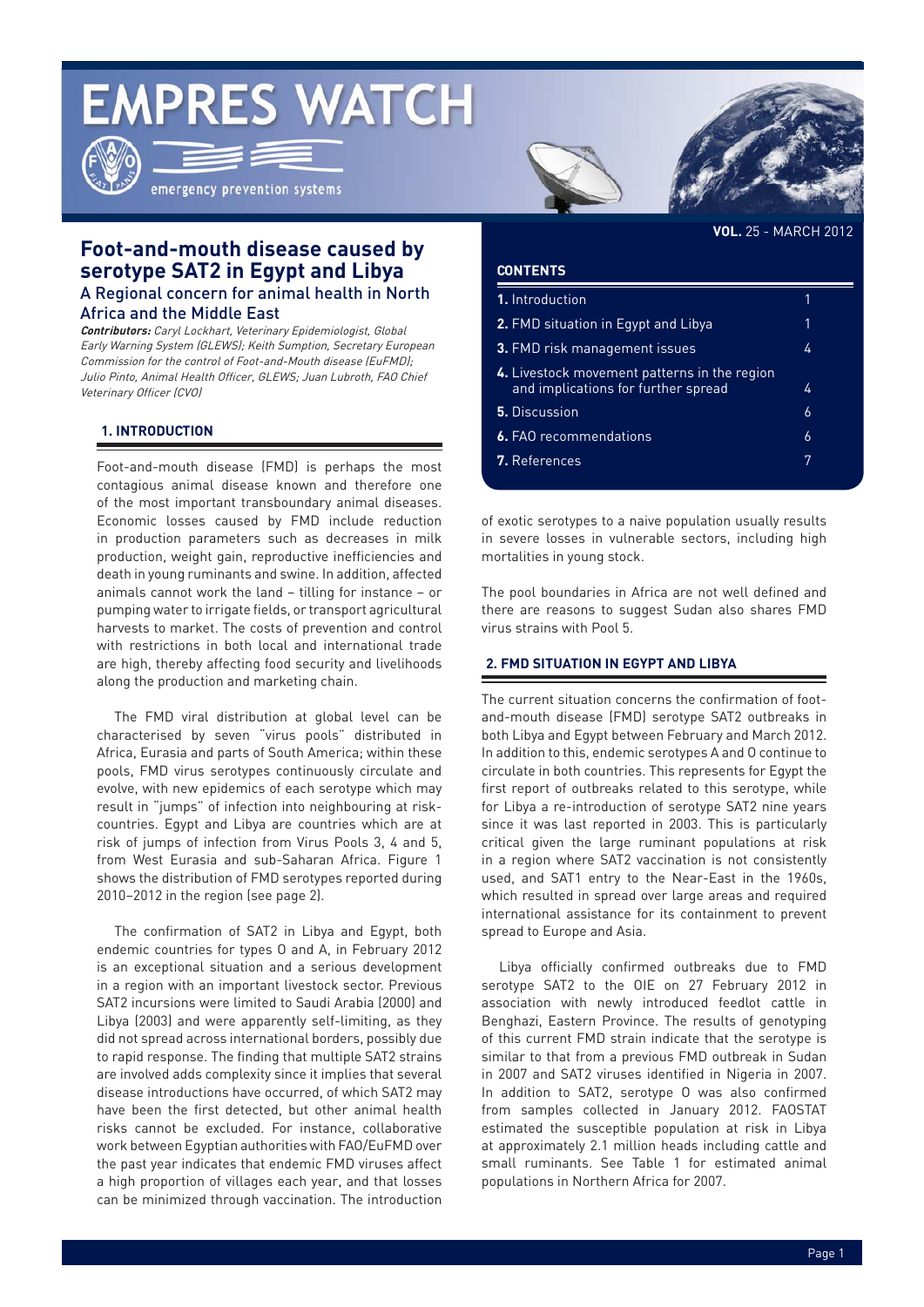Figure 1. Distribution of FMD virus serotypes reported in Africa, Gulf and Middle Eastern countries during 2010 – 2012, illustrating how FMD virus genotypes detected in Libya and Egypt in this period arose from West Eurasia (Pool 3) and Eastern Africa (Pool 4).



Table 1. Estimates of Ruminant populations for countries in North Africa for 2007

| <b>Country</b> | <b>Unit</b> | Cattle                   | <b>Buffalos</b>          | <b>Sheep</b>             | Goats      | <b>Total</b> |
|----------------|-------------|--------------------------|--------------------------|--------------------------|------------|--------------|
| Egypt          | Heads       | 4,932,696                | 1,650,000                | 1,880,000                | 1,027,228  | 9,489,924    |
| Tunisia        | Heads       | 710,130                  | $\overline{\phantom{a}}$ | 267,000                  | 500,000    | 1,477,130    |
| Libya          | Heads       | 130,000                  | $\equiv$                 | 1,600,000                | 428,000    | 2,158,000    |
| Algeria        | Heads       | 1,633,810                | $\overline{\phantom{a}}$ | 6,000,000                | 2,200,000  | 9,833,810    |
| Morocco        | Heads       | 2,781,100                | $\equiv$                 | 750,000                  | 1,150,000  | 4,681,100    |
| Sudan          | Heads       | 41,000,000               | $\overline{\phantom{a}}$ | 28,000,000               | 23,500,000 | 92,500,000   |
| Western Sahara | Heads       | $\overline{\phantom{a}}$ | $\overline{\phantom{a}}$ | $\overline{\phantom{a}}$ | 81,000     | 81,000       |
| Total          |             | 51,187,736               | 1,650,000                | 38,497,000               | 28,886,228 | 120,220,964  |

Source: FAO GLIPHA

The FMD serotype SAT 2 outbreaks in Egypt were officially reported to the OIE on 14 March 2012. Thirteen outbreaks were reported in eight (8) out of 27 governorates concentrated mainly in the Delta area and very few along the Nile in the southern parts of the country. Affected species include cattle and buffalo, and young buffaloes appear to be the category of animals more severely affected. Mortalities in young stock may be high as a result of lack of maternal immunity. Livestock census data in Egypt estimate 6.3 million heads of buffalo and cattle in addition to 7.5 million heads of small ruminants (sheep and goats) are at risk.

Genotyping of the current FMD virus strains is ongoing to identify the extent of diversity in SAT2 and other FMD viruses present in the outbreaks. In addition to this new serotype of FMD virus, two different FMD viruses, one serotype A and a serotype O, have recently been detected from samples collected in 2011-12 from animal populations in Egypt.The two serotype A viruses are very closely related to a West Eurasia strain which was first identified in Iran in 2005 and an East African strain previously reported in Sudan.Figure 3 shows the location of FMD outbreaks during 2012 overlaid on the cattle and small ruminant population densities defined as animal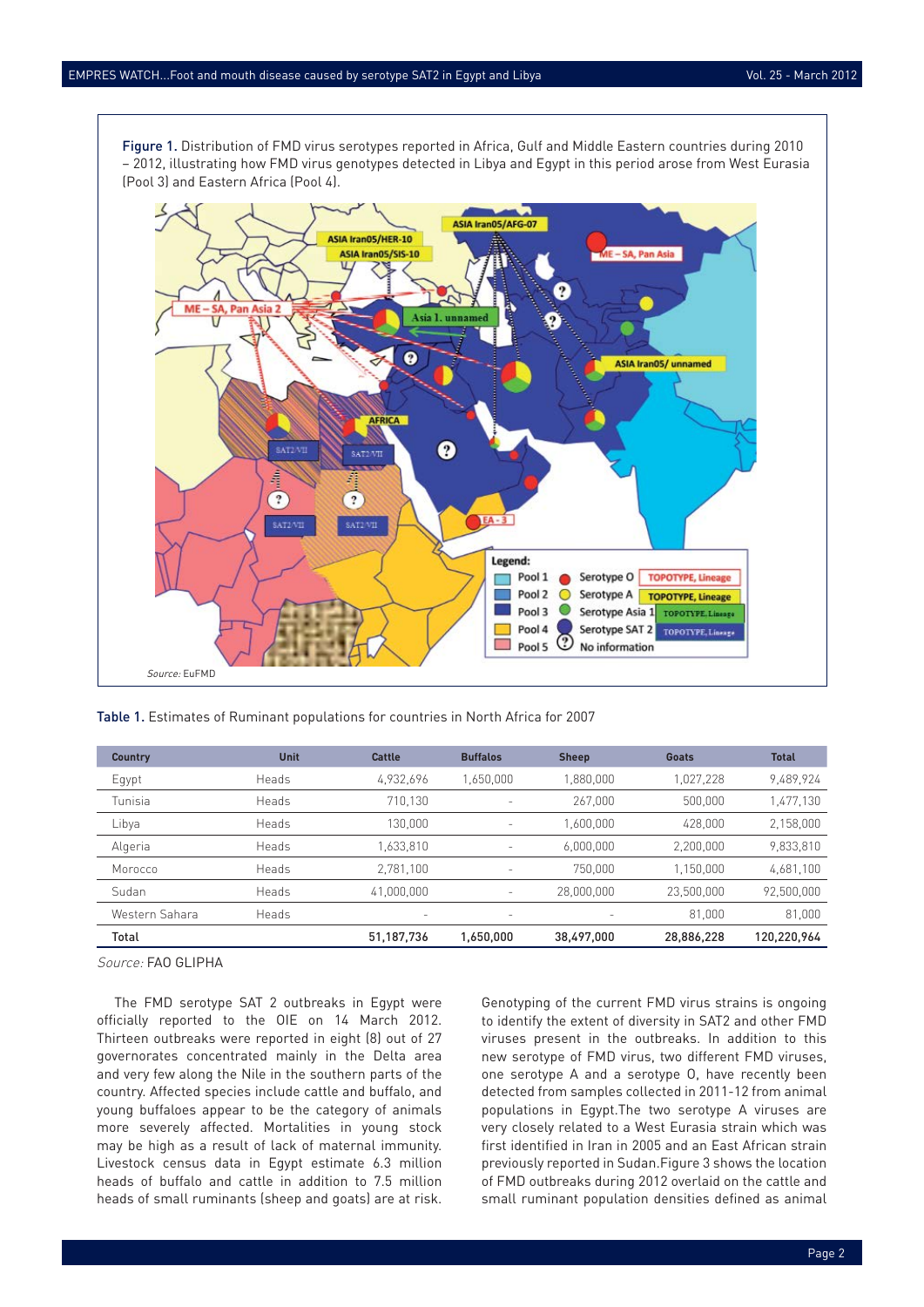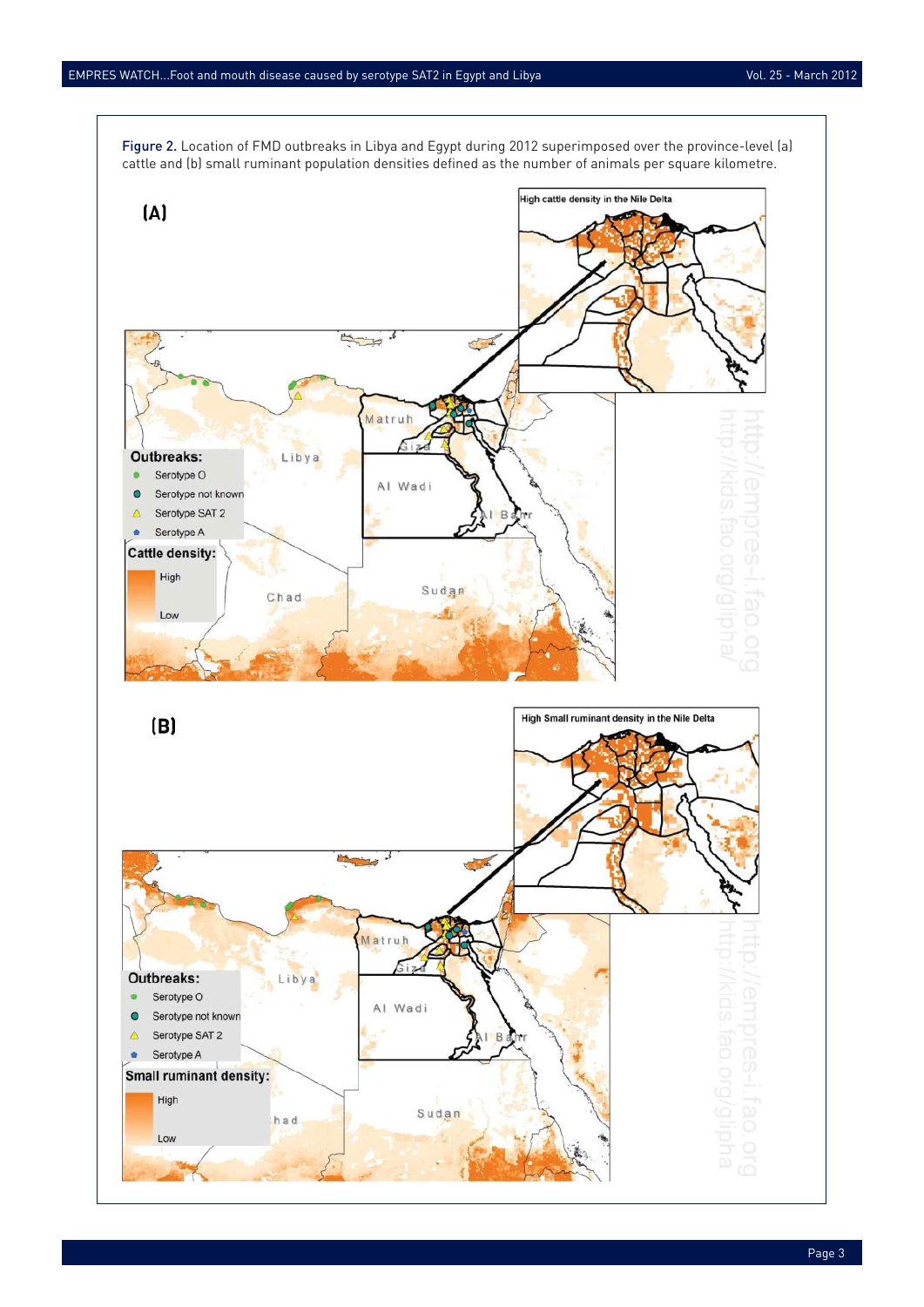numbers per square kilometre. Given the presence of areas with low animal densities between the affected and neighbouring countries, spread of the SAT2 could be contained if proper control measures are implemented in time.

#### **3. FMD RISK MANAGEMENT ISSUES**

In Libya, the Government response involves vaccination campaigns against serotype A and O, movement controls and closing of livestock markets. In Egypt, markets have been closed and efforts made to impose movement controls, and in response to an FAO mission, to improve actions to reduce spread to unaffected areas, and within infected areas, intensifying communications with stakeholders to raise awareness of actions that can reduce the risks of FMD.The current bi-valent vaccine (A Egy 2009, O Sharquia) in use in Egypt does not include SAT2 and therefore does not provide protection against the serotype SAT2; the level of cross-protection against the current serotype A strains in the country is also likely to be low and is being investigated through submission of samples to FAO's World Reference Laboratory for FMD, Pirbright, United Kingdom. Most countries in the MENA region routinely vaccinate against FMD, although Morocco and Mauritania do not. Algeria routinely implements annual bovine vaccination against types O and A viruses but not against SAT2; and Tunisia implements an annual bivalent ovine (O and SAT2) and trivalent bovine (A, O, and SAT2) vaccination campaign since the SAT2 incursion in Libya in 2003.Countries east of Egypt do not routinely vaccinate against SAT2 although in Saudi Arabia this is often included in programmes on commercial dairy farms.

Countries in North Africa and the Middle East are thus at risk and most do not have contingency plans and associated funding for immediate procurement of vaccines; international actions include the identification of stocks and suitability for use in emergency response,particularly to reduce risk of spread to western Libya and countries east of Egypt. Israel has implemented a buffer zone of SAT2 vaccination on high risk borders in response to the confirmation of SAT2, but additional resources may be needed for the region. FAO has responded by contacting vaccine suppliers and funding partners able to provide support for the production and distribution of the vaccines to Egypt and potentially to other countries in the region (North Africa or Middle East) needing to protect their livestock. The genetic difference between the FMD SAT2 isolates from Egypt and Libya indicates that more than one lineage of SAT2 is circulating with the implication that there were multiple introductions, and thus there may yet be other variants (or serotypes) present.

#### **4. LIVESTOCK MOVEMENT PATTERNS IN THE REGION AND IMPLICATIONS FOR FURTHER SPREAD**

Animal movement through formal trade is very intensive between countries in Sub-Saharan countries (Ethiopia, Sudan, and Djibouti) and Northern Africa (Egypt and Libya). Most countries in the MENA region are livestock importers, with live animal imports via the Mediterranean from Europe or the Americas or other parts of the Middle East, or across the Arabian Sea and Gulf from eastern Africa and Asia/Australasia. Intra-regional trade in large and small ruminants is limited except for exports in the past from Syria towards Saudi Arabia and the Gulf states. For six countries including Algeria, Tunisia, Egypt, Libya, Sudan and Morocco, FAOSTAT data show in 2009, 175,034 heads of live animals (including cattle, small ruminants and buffaloes) valued at USD \$167,191,000 were imported. The estimated exports for the same year for countries in the region was 1,536,899 heads with a value of USD \$254,854,000. Control of animal importation across the borders of Libya and Egypt appears to have dramatically changed since the civil unrest of 2011, but this flow is likely to be inward;commercial livestock flows across the Egypt-Libya borders in 2011 and 2012 are unclear. The risk of eastward spread will depend not only on control at land borders with Israel but also on the risk of "jumps across the sea" of infection through various routes including movements of people, fomites or returning ships that carried livestock to ports from infected countries. According to official reports, most of the current FMD SAT2 outbreaks reported in Egypt are concentrated in the Nile Delta, an area where most intensive livestock farms are located. Animal movements within the country are generally from a south to north direction, with animals coming from Sudan and Ethiopia mainly during the months of March and April. There is also movement of animals from the quarantine station in Ain Sokhna in Suez Governorate to other areas of the country. These include animals imported from countries in the Horn of Africa and quarantined in Suez. In Egypt, during the epidemic of type A which occurred between January and March 2006, index cases occurred close to quarantine stations where animals from Ethiopia were held.

In addition to animal movements through quarantine stations, animals are also moved within the country in association with the nomadic Bedouins, mostly within one governorate. There is limited or no animal movement from Egypt to other countries in the region.

The role of Gazelle spp in transboundary movement of FMD is probably unlikely as only limited populations exist in the western desert and borders with the neighbouring countries to the east. Gazelle spp in the Middle East are known to be sensitive to FMD and mortalities have been recorded in Israel and Oman with type O. Infection in wildlife is probably self-limiting and close contact with nomadic pastoralists' animals is likely to be a source for these species.

Egypt and Libya have had several introductions of FMD virus types over the past 10 years. In Libya, these occurred in 2003 (SAT2), in 2009 (type A Iran 05 BAR08) and 2010 (serotype O ANT-10), with the latter two following the regional pandemics in West Eurasia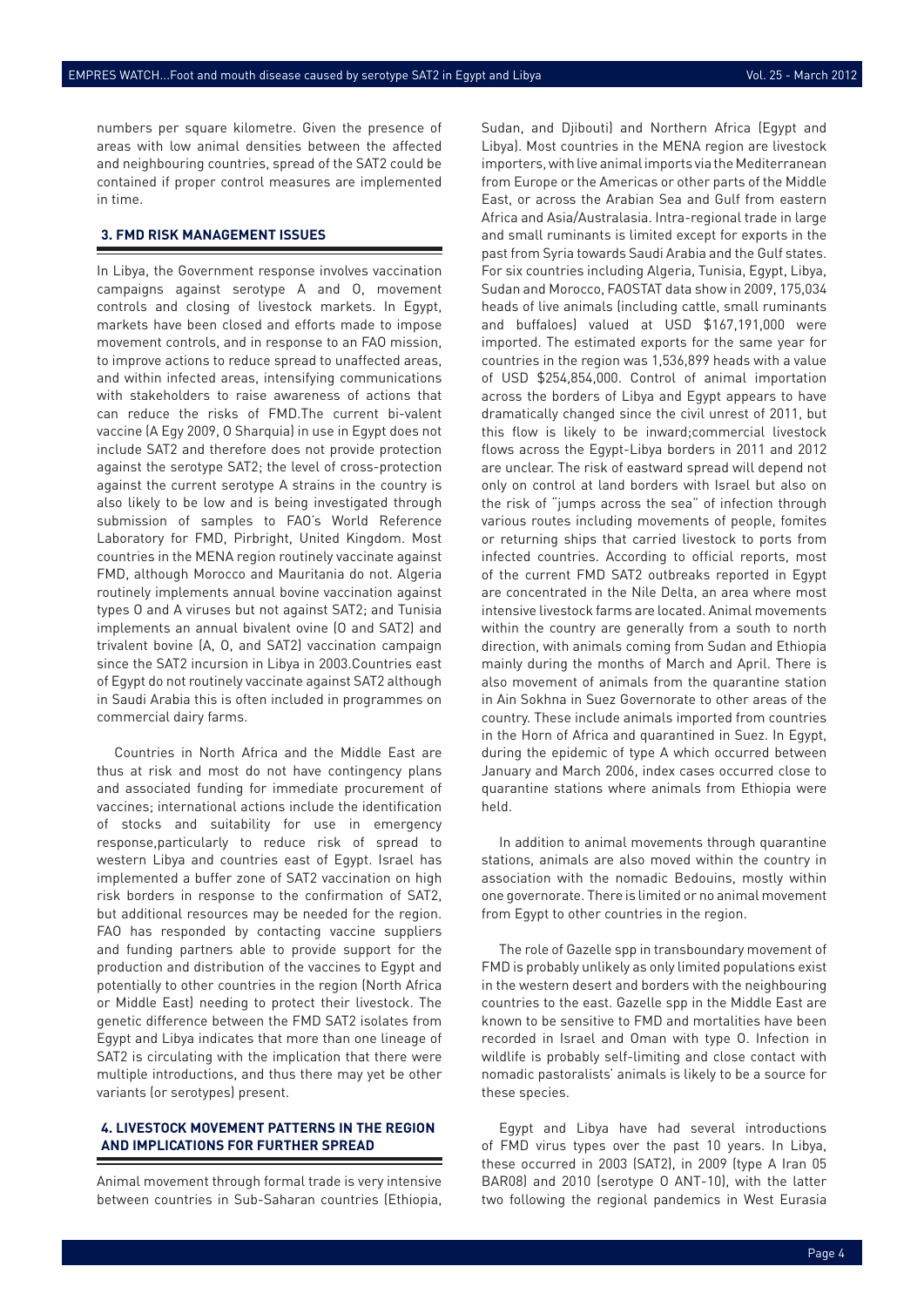

Figure 3. Map showing the direction of trade of live animals and meat (ruminants) during 2010 -2011 (a) Imports, (b) Exports. (Note: Data on trade volumes are not available and traffic may fluctuate during the year).

of the same lineages;and, in Egypt in 2012 (SAT2), the 2006 incursion of an African serotype A from north-east Africa (FMD Virus Pool 4) with continued circulation, and the introductions ofA Iran 05 BAR08 and serotype O ANT-10which are likely to have entered at the time of the regional epidemics but which were not detected until 2012. The 2006 incursion was devastating, and following the initial epidemic, this strain continued to circulate even after local vaccines were used, at least until 2011. The emergence and rapid spread of FMD virus in West Eurasia (Virus Pool 3) has been well documented by the FAO/EuFMD and is one of the rationales behind the West Eurasia Regional Roadmap for FMD control involving 14 countries, from Pakistan through Turkey, thereby decreasing the risk to Europe, the Middle East and North Africa. The finding that West Eurasian epidemics may extend as far as Libya (on at least 2 recent occasions) indicates that east to west epidemics are a high risk although often mitigated by partial immunity through vaccination against A and O.

In the case of a current Asia-1 epidemic in West Eurasia that has reached western Turkey, and of SAT1 and SAT2 or exotic African type A viruses, existing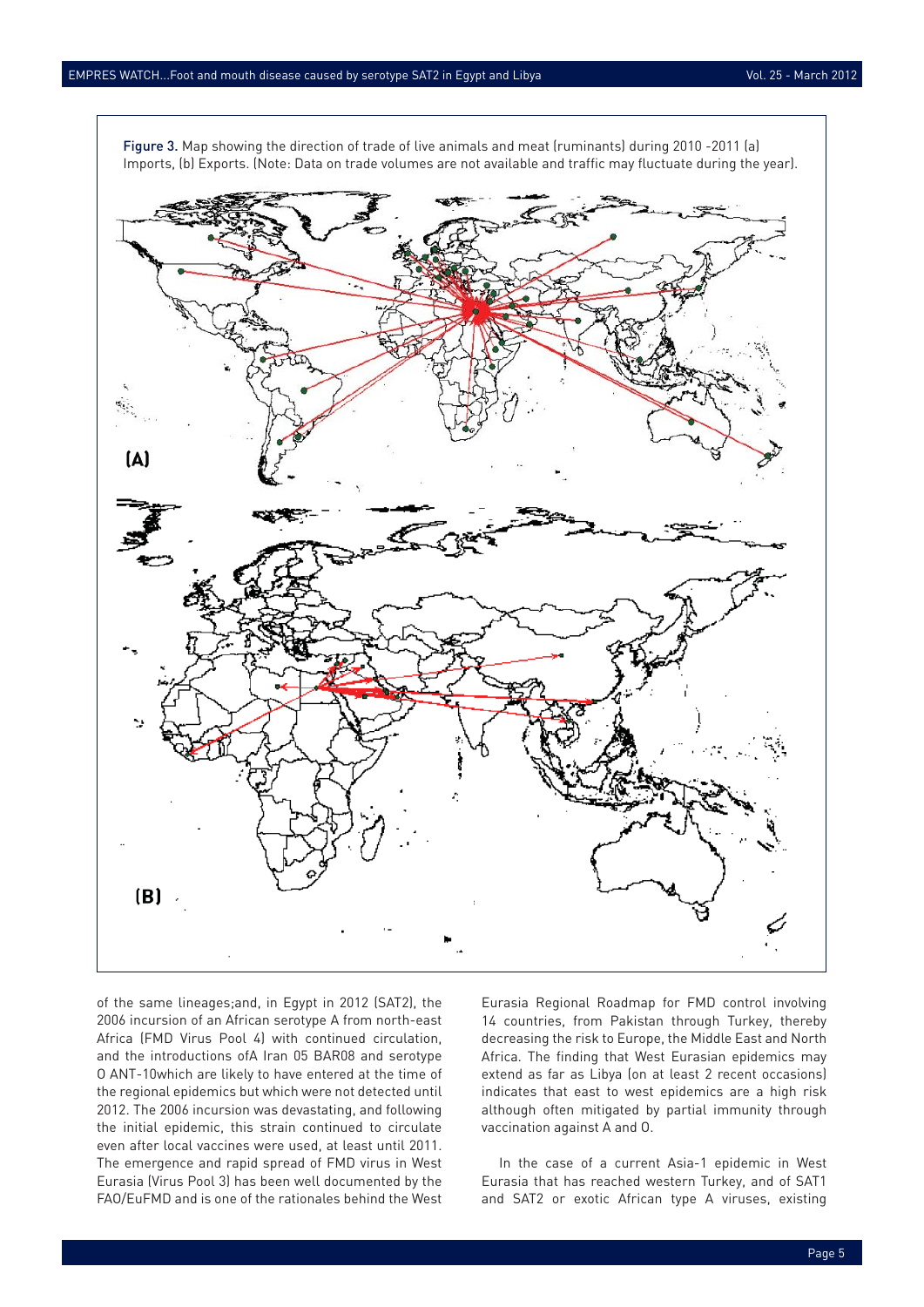control programmes do not cover the risks and more severe epidemics can be expected in the near future. For this reason, FAO/EuFMD, working with the FAO-WRL in Pirbright, places a high emphasis on improving early detection of new threats through support to FMD epidemiological surveillance networks in West Eurasia, Eastern Africaand West/Central Africa but faces the considerable hurdles of rapid disease spread in these regions coupled with limited sampling and local capacity to detect and characterise FMD virus samples, or respond quickly to changing events by providing vaccines that provide adequate immunity to new strains of FMD circulating. Building national capacity is central to establishing long-term Regional Roadmaps for FMD control in these endemic regions, such as the Roadmap for West Eurasia () and for Eastern Africa which was drafted at an international meeting of FAO, OIE and AU-IBAR in Nairobi in March 2012.

Factors which influence animal movements in the MENA region include differentials on price of animals, their products, and the movement of people as they flee political or civil unrest, and religious celebrations such as Eid-al-Fitr, amongst others. In 2012, the Eid will be celebrated at the end of August, which implies an increased risk of virus dispersal across the region via increased movements of animals, particularly lambs, during the months of May through July, unless concerted prevention and control actions are implemented.

#### **5. DISCUSSION**

The livestock population in North Africa and the Middle East is highly susceptible to SAT2, and effective vaccines are only used in some countries in the region.The routine implementation of vaccination programmes have been severely affected by civil unrest and changes in government leadership. It is expected that serotype SAT2 will spread widely and may affect a high proportion of livestock until limited by natural immunity or imposition of effective biosecurity measures and vaccination programmes. Continued circulation within the population is likely on the basis of recent experience of circulation after the 2006 incursion of type A. In a previous SAT1 incursion in the 1960s, almost all of the Middle East was affected with geographical extension into Greece, necessitating international actions coordinated by FAO/EuFMD.

The rapid spread of SAT2 and other exotic FMDV in Libya and Egypt demonstrates the need to have robust surveillance systems to detect and respond effectively to exotic infections in an endemic FMD country, and necessitates the importance of virological intelligencegathering to pick up related FMDV from epidemics in the Sahelian countries to the immediate south of the Sahara or in eastern regions.

FAO continues to promote regional approaches for long-term FMD control based on risk management in endemic settings, through Regional Roadmaps using

the Joint FAO/OIE Progressive Control Pathway (PCP) at national level as a tool to develop and implement sustainable FMD control (FAO/EUFMD 2011a). The first component of this national/regional approach is to put in place sufficient monitoring of virus circulation so that new epidemic threats are identified, the second to implement actions to reduce the impact on key production sectors in each country. Addressing virus circulation is challenging and requires institutional commitment and a comprehensive set of measures, including the capacity to respond rapidly and effectively to incursions. Control at regional level, and eventually global level, will therefore be built progressively, with each country contributing through national actions; the current events illustrate the importance of maintaining safeguards to these national investments.

The Global FMD Control Strategy under development by FAO and OIE will face the challenge of ensuring that a comprehensive set of regional initiatives is put in place that addresses both the growing demand for participation in international trade in livestock and livestock products and for protection from highly damaging animal diseases.

#### **6. FAO RECOMMENDATIONS**

Control and prevention measures for FMD, like other transboundary animal diseases, include surveillance, animal movement control, vaccination, quarantine, humane culling and just compensation. FMD endemic countries in North Africa and the Middle East need to intensively monitor the pattern of FMD and thoroughly investigate outbreaks to ensure that exotic serotypes are detected from among the endemic serotypes, through syndromic surveillance for patterns such as mortalities in young stock or among well vaccinated animals, and through adequate and rapid strain typing of FMD at OIE or FAO Reference Centres.

Countries at risk need to:

- review and revise animal disease good emergency practices and contingency plans including compensation; (see FAO manual, 2002)
- enhance surveillance and raise awareness amongst stakeholders about the disease and clinical signs in animals to ensure early detection;
- implement or increase inspection of susceptible animals at gathering places such as live animal markets, in particular during high animal movement periods such as before Eid celebrations.
- For countries where vaccination against FMD is being used regularly, they should ensure routine monitoring of the quality of the vaccination campaigns being conducted and prompt identification of circulating virus strains to ensure appropriate vaccines are selected for use.